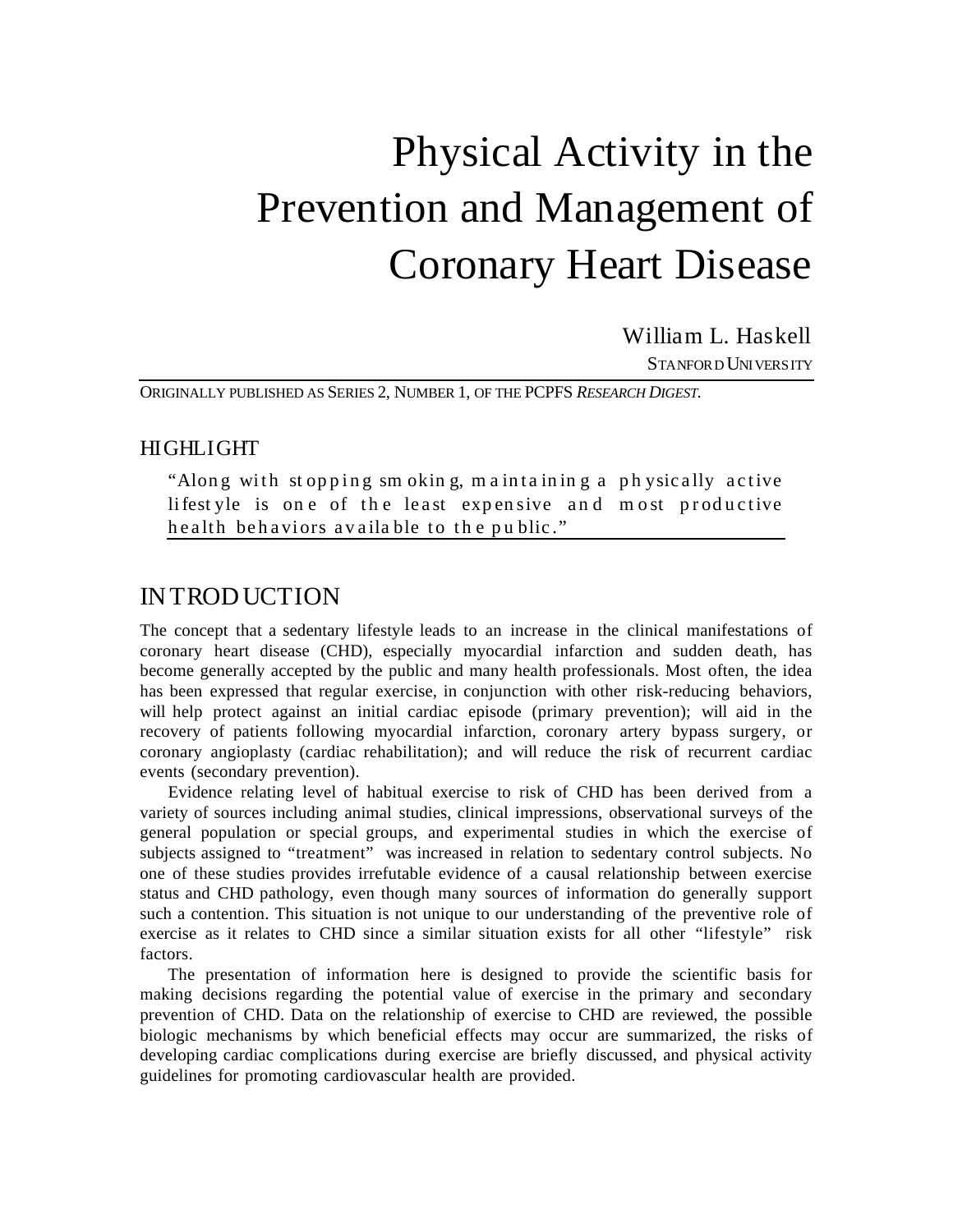# PHYSICAL ACTIVITY AND THE PRIMARY PREVENTION OF CORONARY HEART DISEASE

During the past half century more than 50 studies have been published reporting on the association between habitual level of physical activity and the prevalence or incidence of initial clinical manifestations of CHD, especially myocardial infarction and sudden cardiac death (Berlin & Colditz, 1990; Powell et al., 1987). These studies have included the determination of on-the-job or leisure-time activity in free-living populations of many men and relatively few women with activity classifications based on job category, self-report questionnaires, or interviewer determinations. Manifestations of CHD were established by examination of death certificates, hospital or physician records, questionnaires completed by the subjects or physicians, and medical evaluations conducted by the investigators. Reported activity levels range from daily caloric expenditures exceeding 6,000 kilocalories (kcal) per day in Finnish lumberjacks at one extreme to very sedentary civil servant managers and postal clerks at the other. Studies have been conducted in major industrial environments as well as rural and primate living areas.

As a result of the diverse protocols used in the various studies, including sample-selection procedures, physical activity classification methods, clinical event determination criteria, and statistical treatment of the data, it is not possible to collate the results into a single summary statement or interpretation. However, certain findings, although not universally obtained, occur sufficiently frequently to warrant the formulation of preliminary conclusions to use as a basis for program recommendations and planning future research.

## More Active Persons Appear to Be at Lower Risk

The general impression obtained as the result of a comprehensive review of the scientific reports containing data on the primary preventive effect of physical activity is that more active people develop less CHD than their inactive counterparts, and when they do develop CHD, it occurs at a later age and tends to be less severe (Berlin & Colditz, 1990; Powell et al., 1987). The results of the numerous reports are quite variable, with some studies demonstrating a highly significant beneficial effect of exercise (Lakka et al., 1994; Morris et al., 1980; Paffenbarger, Wing, & Hyde, 1978; Shapiro et al., 1969; Shaper & Wannamethee, 1991), others showing a favorable but nonsignificant trend in favor of the more active (Costas et al., 1978; Salonen, Puska, & Tuomilehto, 1982), and a few early studies showing no difference in CHD rates (Chapman & Massey, 1964; Paul, 1969). Of major importance is the consistent finding that being physically active *does not increase* an individual's overall risk of CHD.

No specific study characteristics can be identified that explain the differences in results among the various studies, but in some cases the physical activity measure is not very accurate or reliable and the activity gradient among the population is quite small (Shapiro et al., 1969). Also, with populations in whom CHD mortality is exceptionally high and in whom major risk factors such as hypercholesterolemia, hypertension, and cigarette smoking are prevalent, even very high levels of physical activity do not appear to exert a major protective effect. Finnish lumberjacks are an example of very physically active individuals in whom CHD risk remains high (Karvonen et al., 1961). It appears that in observational studies that are well designed, the inverse association between activity and CHD mortality is stronger than reported in scientifically less rigorous studies (Powell et al., 1987).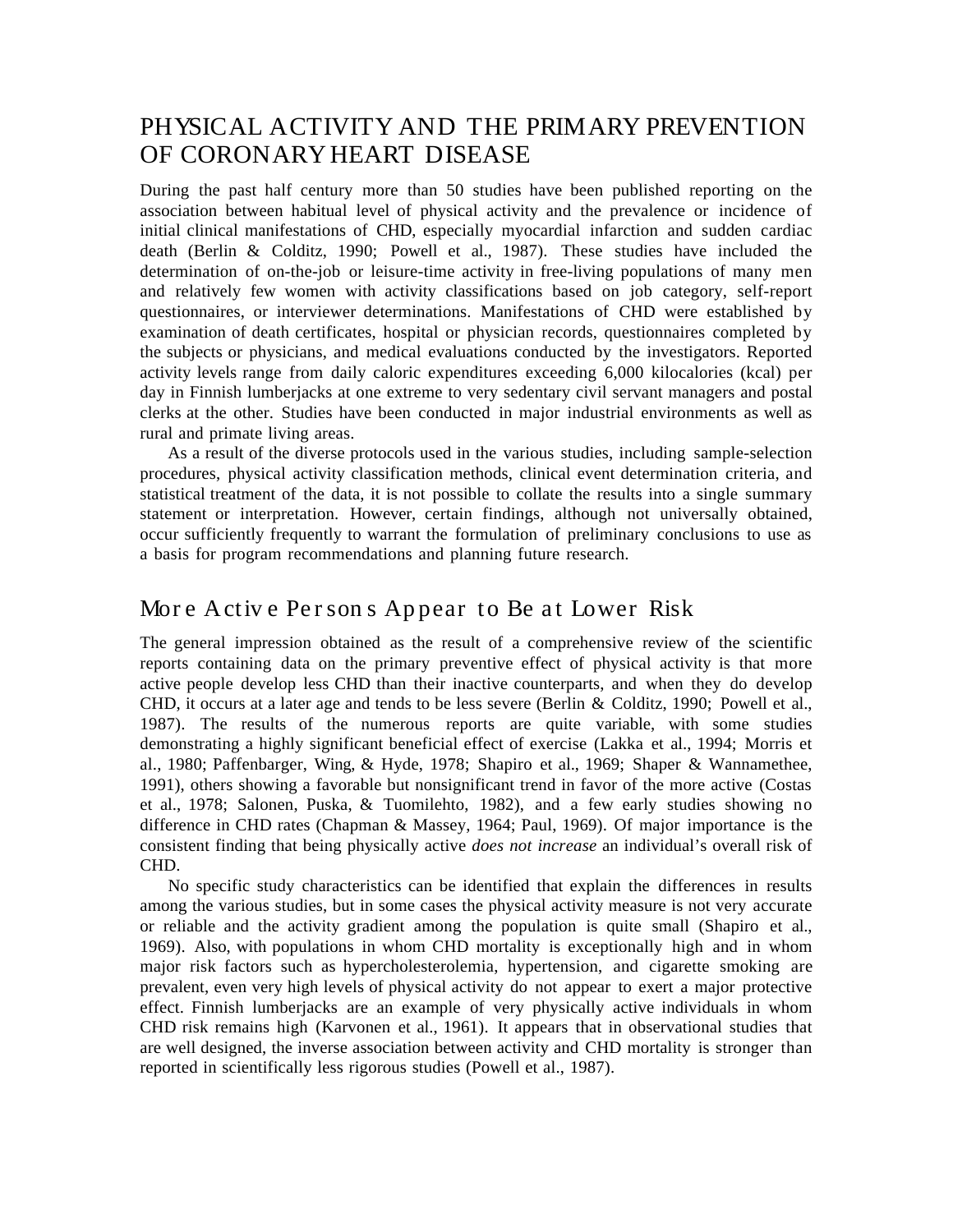## Moder ate Amounts of Exercise May Be Protective

A striking feature of many studies demonstrating a reduced CHD risk for more active individuals is that the greatest difference in risk is achieved between those people who do almost nothing and those who perform a moderate amount of exercise on a regular basis. Much smaller differentials in risk are observed when moderately active individuals are compared with the most active persons (Leon et al., 1987; Lakka et al., 1994; Paffenbarger et al., 1993).

The amount of activity, in both intensity and duration, that is associated with a decrease in CHD clinical manifestations varies substantially among the different reports. Several studies have observed significant differences in CHD indicators with quite small differences in habitual activity level at a relatively low intensity (Leon et al., 1987; Kahn, 1963; Shapiro et al., 1969), whereas other authors interpret their data to indicate that a "threshold" of higher intensity or amount of activity is needed in order to obtain a benefit (Cassel et al., 1971; Morris et al., 1980; Paffenbarger, Wing, & Hyde, 1978). The types of activity performed by the more active groups include brisk walking on level or hilly ground, climbing stairs, lifting and carrying light objects, lifting heavy objects, operating machinery or appliances, light and heavy gardening, performing home maintenance or repairs, and participating in active games and sports. The results of several studies, however, indicate that an intensity threshold of approximately 7 kcal/min (e.g., brisk walking, heavy gardening) may exist, with exercise more vigorous than this providing greater protection than a similar amount of less vigorous activity (Cassel et al., 1971; Morris et al., 1990). Of greatest benefit seems to be large muscle dynamic or "aerobic" activity that substantially increases cardiac output with rather small increases in mean arterial blood pressure. Such activity is in contrast to heavy resistance or isometric exercise that substantially increases arterial blood pressure with a relatively small increase in cardiac output. Participation in "physical fitness" or "athletic conditioning" programs contributes little to the more active classification in most observational studies so far reported.

## On - the - Job Act iv it y

Most of the initial observations establishing an association between physical activity status and CHD manifestations used on-the-job activity. It is much easier (but likely less accurate) to classify individuals as inactive or active according to their job title or description than it is to obtain self-assessments by interview, questionnaire, or direct observation of job-related or leisure-time activity. The early studies that obtained a difference in CHD rates between inactive and active classifications, such as the reports by Morris on London busmen (Morris et al., 1953), Kahn's observation on Washington, D.C., postal workers (Kahn, 1963) or Taylor's studies on U.S. railroad workers (Taylor et al., 1970) included job situations in which the major exercise of the more active groups was walking on flat ground, up stairs, or up and down hills. If the more physically active status is responsible for the lower CHD rates in these populations, the intensity threshold for an activity-related benefit is not high. Other on-thejob studies, however, have not found any protective association with activity level until a classification of "heavy work" was obtained (Cassel et al., 1971; Morris et al., 1953; Morris et al., 1990).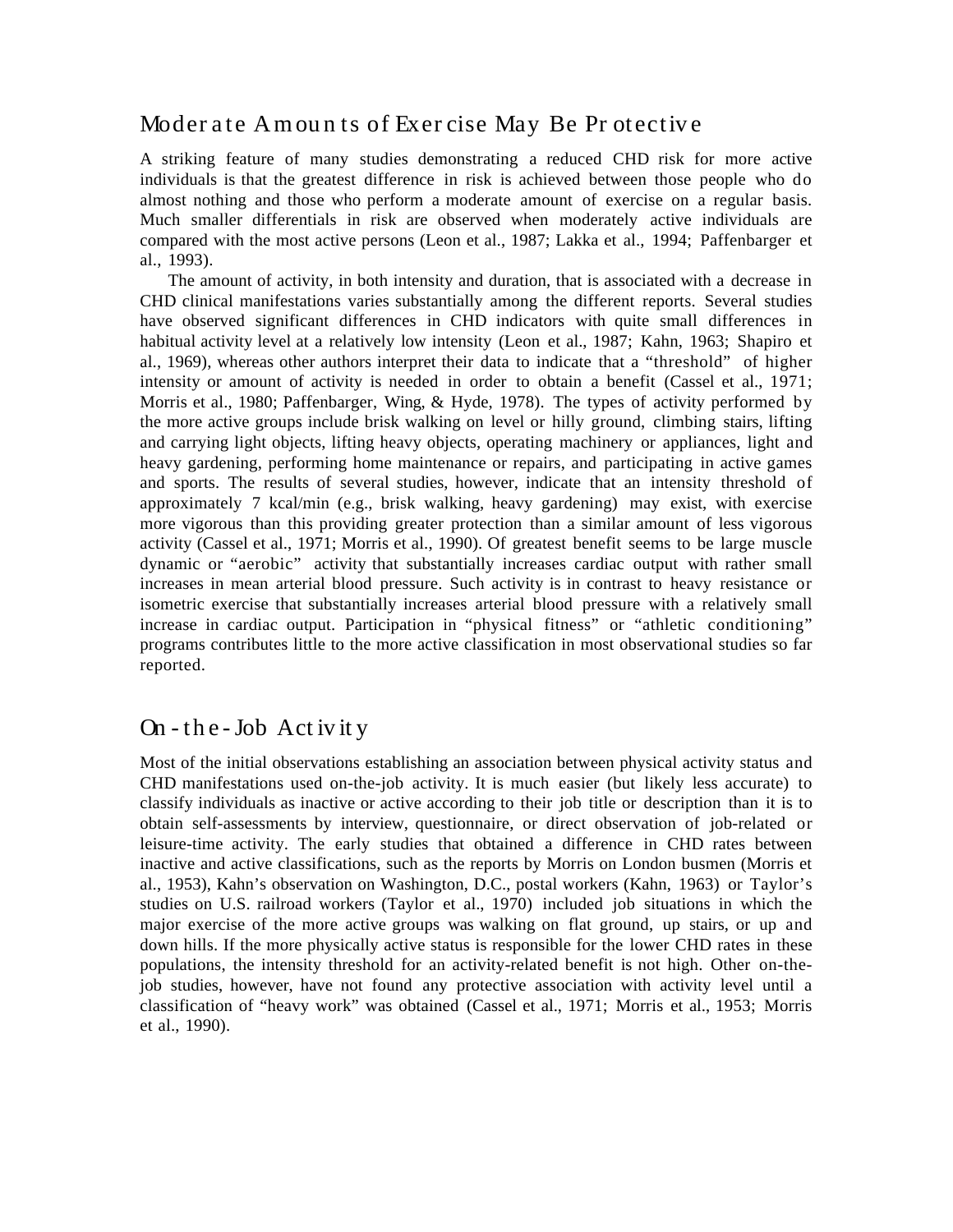The estimated net energy expenditure (above the energy expenditure of the inactive group) associated with a decrease in CHD mortality in the various occupational studies ranges from 300 to 800 kcal/day. The intensity of the activity contributing to this increased energy expenditure includes walking, lifting and carrying objects, farming, and laboring-type jobs. In most cases, the higher-intensity activities (i.e., heavy lifting or carrying) are performed in relatively short bursts throughout the workday with the lower intensities (i.e., walking) being carried out for longer durations.

#### Le isur e- Time Activity

Accurate quantitative assessments of leisure time or non-job activity status are difficult to obtain on samples of the size needed to evaluate the relationship of habitual activity status and CHD clinical events. Various diary and recall techniques have been used, and they all present significant administration and scoring difficulties. However, in the studies that have attempted to quantitate various aspects of non-job activities, several have identified an inverse association between activity status and CHD similar to the relationship reported in the earlier occupational-based studies.

Evidence of some protection possibly being provided by non-job, low-intensity activity on a regular basis was first reported by Rose (1969). He observed that the prevalence of "ischemic-type" resting electrocardiographic (ECG) abnormalities was inversely associated with duration of walking to work among 8,948 executive grade civil service workers in London. Those employees who walked 20 or more minutes to work on a regular basis had one third fewer ECG abnormalities than their counterparts who rode to work. This association could not be accounted for as a result of differences in age, grade of employment, smoking habits, serum cholesterol, or glucose tolerance. Those who walked regularly, however, tended to be a little less overweight.

The relationship of leisure-time activity to CHD mortality among middle-aged male civil servant workers in Britain has been studied using a two-day activity recall procedure (Morris et al., 1980; Morris et al., 1990). Morris and coworkers reported that non-job activity, as assessed by a self-administered 48-hour recall questionnaire completed on a Monday for the preceding Friday and Saturday, was significantly associated with CHD mortality only when activities requiring a peak energy expenditure of 7.5 kcal/min for 30 minutes or longer each day were performed ("vigorous activity"). Lesser amounts of activity appeared to carry no protective benefit. This apparent protective action of "vigorous activity" was not related to plasma total cholesterol, blood pressure, cigarette smoking, or adiposity, and it occurred at all ages from 40 to 69 years.

Paffenbarger and colleagues (1986, 1993) have continued to evaluate the relationship between past and recent physical activity habits and cardiovascular health in Harvard University alumni. Analyses of 572 first heart attacks among 16,936 men between 1962 and 1972 and 1,413 total deaths between 1962 and 1978 showed that it was habitual post-college exercise, not student sports play, that predicted low coronary heart disease risk. They have shown that sedentary alumni who were ex-varsity athletes had high risk while sedentary students who became active in later life seemed to acquire a low risk. These results are similar to several reports of job-related activity and heart disease risk where more physically active jobs early in a career followed by years of sedentary work resulted in higher risk than when the active job was continued throughout a person's career.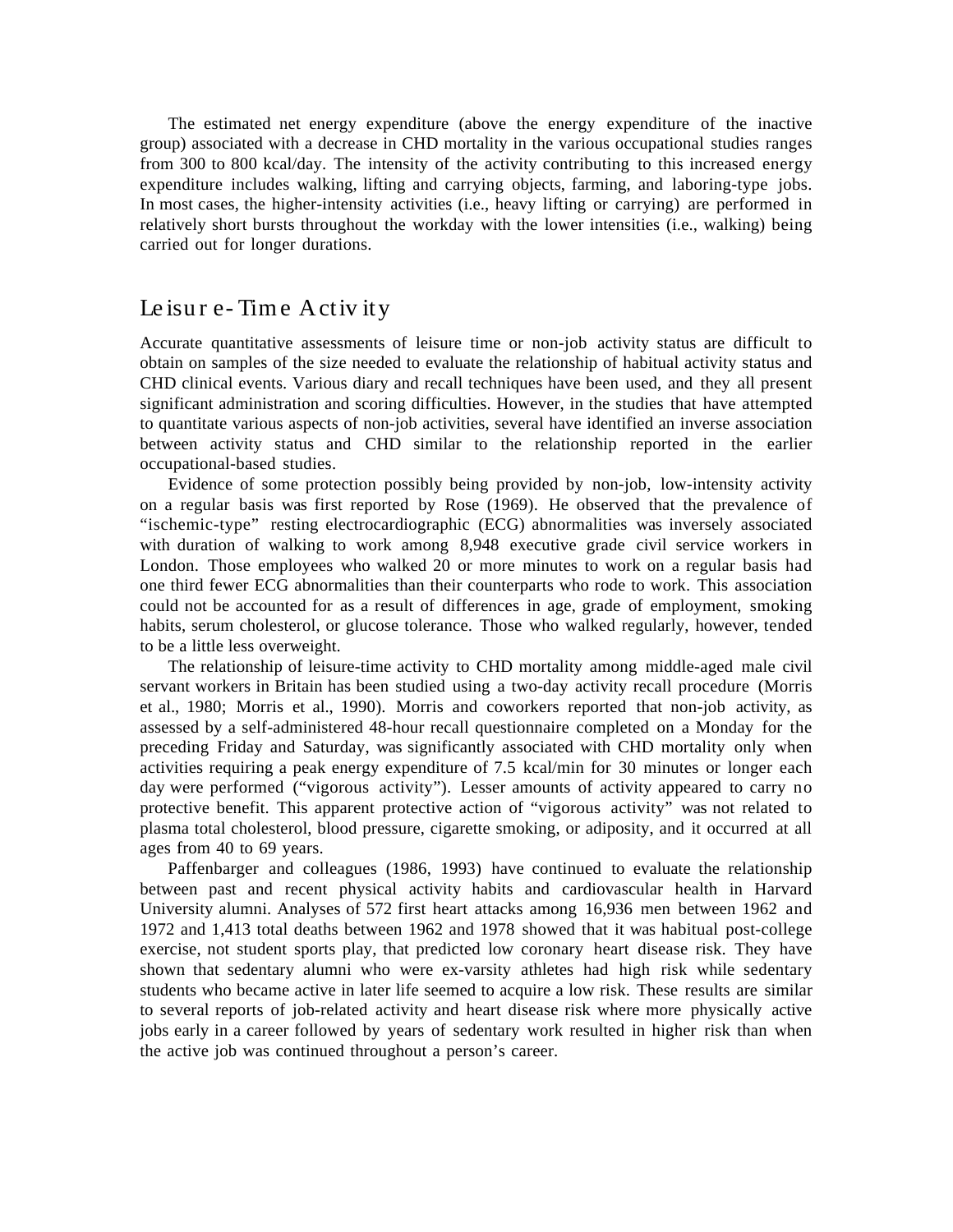The relationship of self-selected leisure-time physical activity (LTPA) to first major CHD events and overall mortality was studied in 12,138 middle-aged men participating in the Multiple Risk Factor Intervention Trial (Leon et al., 1987). Total LTPA over the preceding year was quantitated in mean minutes per day at baseline by questionnaire, with subjects classified into tertiles (low, moderate, and high) based on LTPA distribution. During seven years of follow-up, moderate LTPA was associated with 64% as many fatal CHD events and sudden deaths, and 73% as many total deaths as low LTPA  $(p<.01)$ . Mortality rates with high LTPA were similar to those in moderate LTPA; however, combined fatal and nonfatal major CHD events were 20% lower with high as compared with low LTPA  $(p<0.05)$ . These risk differentials persisted after statistical adjustments for possible confounding variables, including other baseline risk factors.

Physical activity at work and in leisure time was studied by questionnaire in a random sample of residents living in Eastern Finland (Salonen, Puska, & Tuomilehto, 1982). The study population consisted of 3,978 men aged 30–59 years and 3,688 women aged 35–59 years. During a seven-year follow-up, low physical activity at work was associated with an increased risk of myocardial infarction, cerebral stroke, and death due to any disease in both men and women, even after controlling for age, cholesterol, diastolic blood pressure, weight and smoking status using a multiple logistic model. The relative risk for myocardial infarction was 1.5 (95% confidence interval 5 1.2–2.0) for men and 2.4 (95% confidence interval 5 1.5–3.7) for women. Men and women at highest risk were those who reported no vigorous exercise during either work or leisure time while those at lowest risk reported vigorous exercise during both times.

Recently Lakka and colleagues (1994) reported the results of following 1,453 men aged 42 to 60 years for about five years. In the more active third of the men (>2.2 hours per week of activity) the relative risk of a myocardial infarction was  $0.31$  (95% confidence interval = 0.12 to 0.85;  $p = 0.02$ ) compared to the least active third. Similar results were obtained when aerobic capacity as determined by maximal oxygen uptake was related to risk of myo-cardial infarction.

A major criticism of the observational studies that demonstrate a protective effect of exercise is that the differences in CHD rates between active and inactive individuals may be due to less healthy people selecting a less active lifestyle, not that increased activity prevents disease. Such self-selection may account for some of the differences reported; but in several reports, the investigators considered this problem in their data analyses and still found that being physically active was of significant benefit (Kahn, 1963; Paffenbarger, Wing, & Hyde, 1978). Also, Paffenbarger and colleagues (1993) recently reported that an increase in activity from one examination to the next was associated with a lower CHD mortality rate. These results strengthen the argument that it is an increase in activity that causes the reduction in mortality.

## PHYSICAL FITNESS AND PRIMARY PREVENTION

Only in the past decade have studies been published that have adequately measured cardiovascular functional capacity or physical fitness on a sample of sufficient size and then followed their clinical status long enough to be able effectively to evaluate the relationship of physical fitness to future CHD or total mortality. If a higher level of habitual activity causes a reduction in cardiovascular morbidity and mortality, then a similar association should be observed with an accurate and reliable measure of fitness.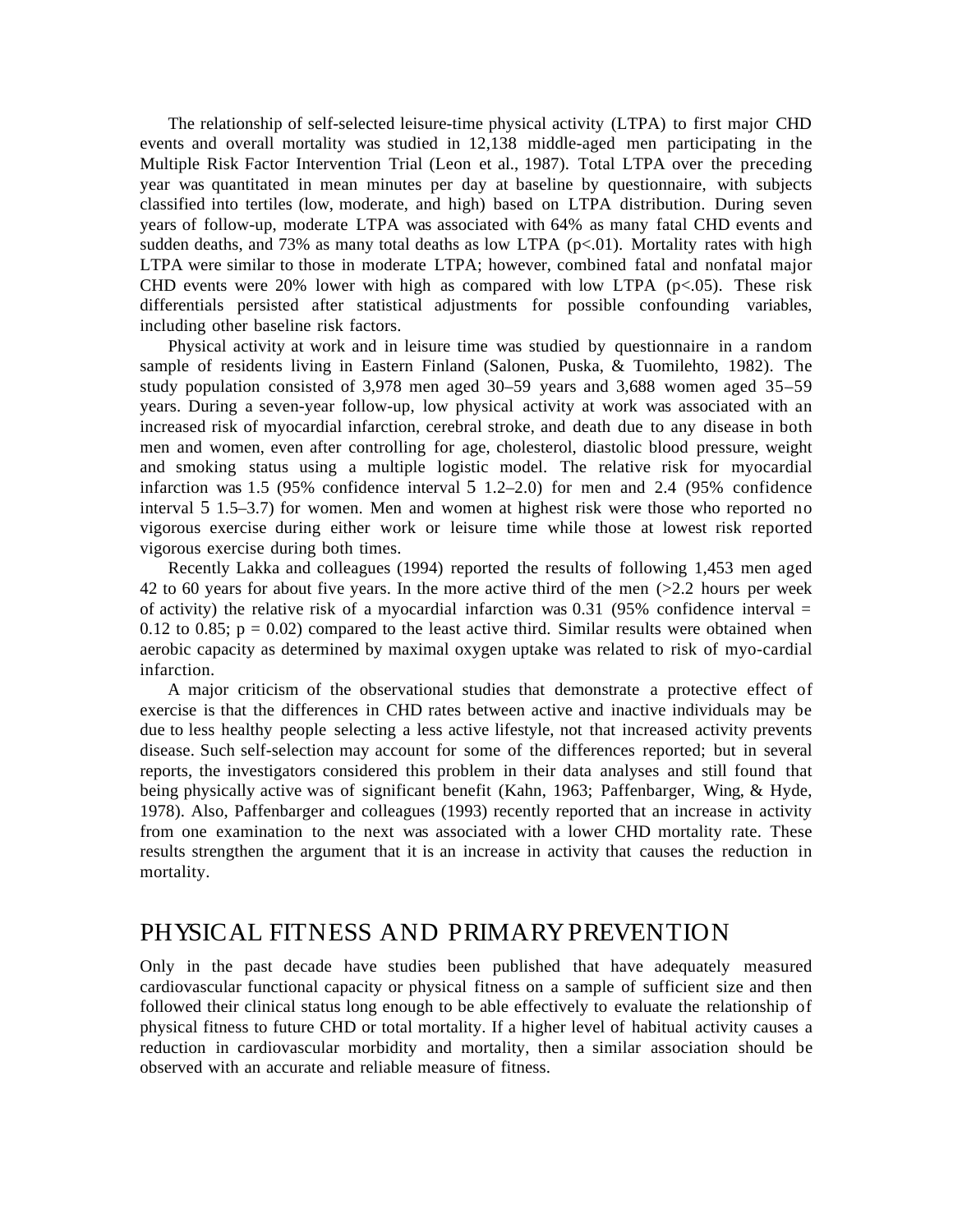This issue was examined in a study of 4,276 men, 30 to 69 years of age, who were screened as part of the Lipid Research Clinic's prevalence survey and followed for an average of 8.5 years (Ekelund et al., 1988). Examination at baseline included assessment of conventional coronary risk factors and treadmill exercise testing. The heart rate during submaximal exercise (stage 2 of the Bruce exercise test) and the duration of exercise were used as measures of physical fitness. After adjustment for age and cardiovascular risk factors, a lower level of physical fitness was associated with a higher risk of death from CVD and CHD. The relative risk for death due to CVD for the least fit healthy men versus the most fit healthy men was 3.6 (95% confidence interval  $= 1.6$  to 5.6;  $p = 0.0004$ ) and for death due to CHD it was 2.8 (95% confidence interval = 1.3 to 6.1;  $p = 0.007$ ). Highly significant associations were also seen for men who had CVD at their initial evaluation and for all-cause mortality. Thus, a low level of physical fitness is associated with a higher risk of death, especially from CVD and CHD, in men independent of conventional risk factors.

The relationship of physical fitness, as measured by maximal treadmill performance, to all-cause and cause-specific mortality was evaluated in 10,224 men and 3,120 women who had completed comprehensive medical examinations at the Cooper Clinic (Blair et al., 1989). Average follow-up was slightly more than eight years, for a total of 110,482 person-years of observation. There were 240 deaths in men and 43 deaths in women. Age adjusted all-cause mortality rates declined across physical fitness quintiles from 64.0 per 10,000 person-years in the least-fit men to 18.6 per 10,000 person-years in the most-fit men. Corresponding values for women were 39.5 per 10,000 person-years to 8.5 per 10,000 person-years. These trends remained after statistical adjustments for age, smoking habit, cholesterol level, systolic blood pressure, fasting blood glucose level, parental history of coronary heart disease, and follow-up interval. Higher levels of physical fitness appeared to delay all-cause mortality primarily due to lowered rates of cardiovascular disease and cancer.

The relationship of maximal oxygen uptake measured during a maximal test on a cycle ergometer to CVD mortality during a 16-year follow-up was reported for 2,014 Norwegian men initially aged 40 to 59 years (Sandvick et al., 1993). The relative risk of death from any cause in fitness quartile 4 (highest) as compared with quartile 1 (lowest) was 0.54 after adjustment for age, smoking status, serum lipids, blood pressure, resting heart rate, vital capacity, body mass index, level of physical activity, and glucose tolerance. The adjusted relative risk of death from CVD in fitness quartile 4 as compared with quartile 1 was  $0.41$  (p)  $= 0.013$ ). The corresponding relative risks for quartile 3 and 2 (as compared to quartile 1) were 0.45 ( $p = 0.026$ ) and 0.59 ( $p = 0.15$ ), respectively.

The results of these three physical fitness studies and the data reported by Sobolski, Kornitzer, and De Backer (1987) and Lakka and colleagues (1994) are highly consistent with the observational data on physical activity and cardiovascular mortality: the least fit and active have the highest rate of disease with only moderate increases in fitness and activity associated with a significant reduction in risk. There is a continued dose-response relationship at higher levels of fitness, but the magnitude of the benefit tends to decline as fitness levels increase, with the most fit generally having the lowest CHD mortality rate.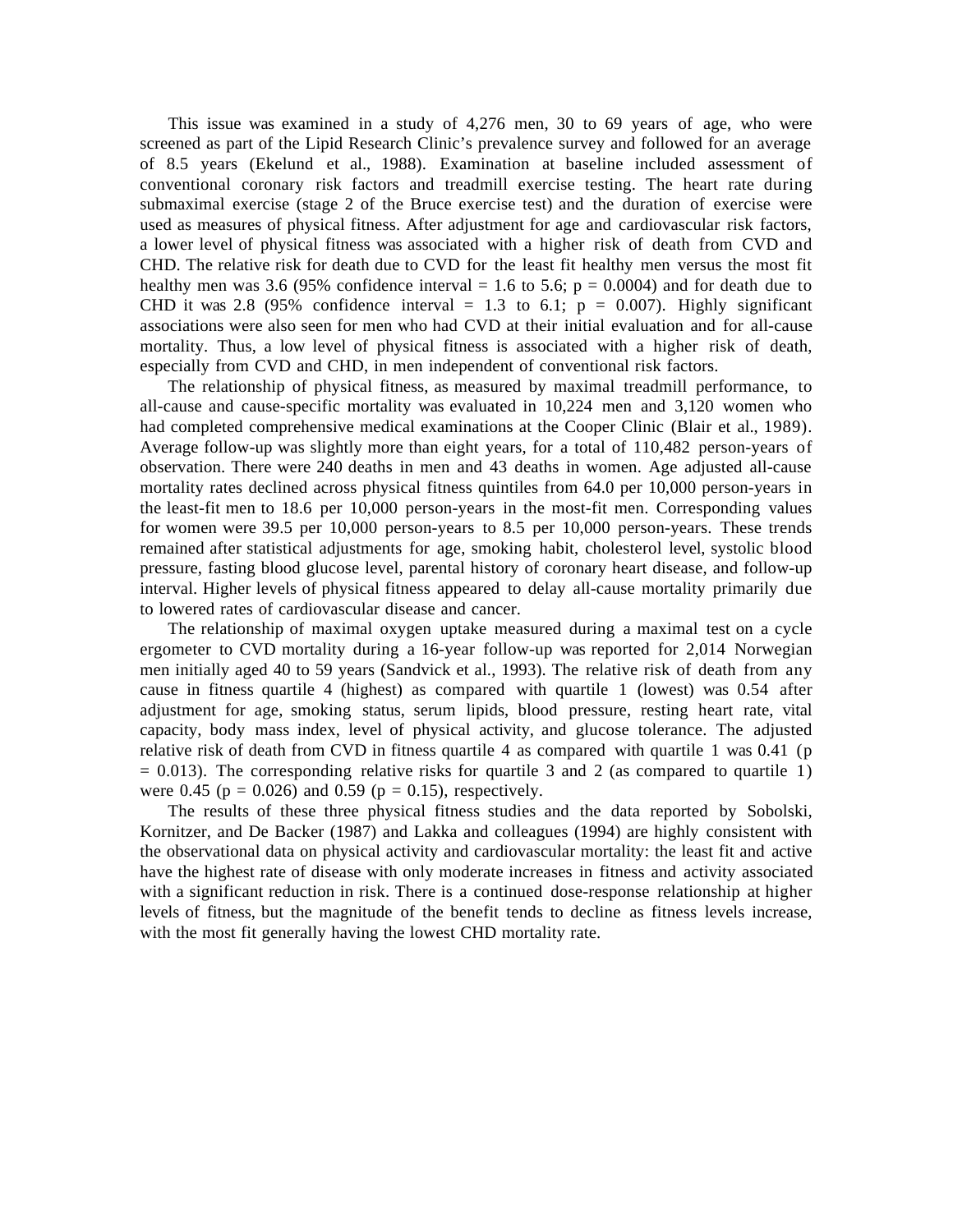# SECOND ARY PREVENTION OF CORONARY HEART **DISEASE**

As with primary prevention, there is no definitive study demonstrating a significant reduction in new cardiac events as a result of exercise training in patients with established CHD. But in addition to studies that have simply compared morbidity or mortality rates in active with inactive cardiac patients, controlled experimental trials have been conducted in which myocardial infarction patients have been randomly assigned to exercise and control groups.

Here again, the trend in mortality favors the more physically active patients, with benefits apparently derived from an increase in caloric expenditure of no more than 300 to 400 kcal per session three to four times per week at a moderate intensity (60 to 75% of maximal exertion or aerobic capacity). All of the studies published, which show either no differences or lower mortality rates in the active population, have either design or implementation flaws that prohibit definitive conclusions regarding the hypothesis, "Does an increase in exercise reduce the future likelihood of recurrent myocardial infarction, cardiac arrest, or sudden cardiac death?"

Randomized clinical trials of cardiac rehabilitation following hospitalization for myocardial infarction usually have demonstrated a tendency for lower mortality in treated patients, but a statistically significant reduction occurred in only one trial (Wilhelmsen et al., 1975; Rechnitzer et al., 1983; Shaw, 1981). To overcome the problem of inadequate power of any one study to detect small but clinically important benefits on cardiovascular morbidity and mortality in randomized trials of rehabilitation, a meta-analysis was performed on the combined results of ten clinical trials (Oldridge et al., 1988). All of the trials had to have good documentation of myocardial infarction, randomization of patients, a rehabilitation program lasting at least six weeks, follow-up for 24 months or longer, and comprehensive documentation of outcome. Data on a total of 4,347 patients were analyzed. The pooled odds ratio of 0.76 (95% confidence interval, 0.63 to 0.92) for all-cause deaths and of 0.75 (95% confidence intervals, 0.62 to 0.93) for cardiovascular death were significantly lower for the rehabilitation group than the control group, with no significant difference for recurrent myocardial infarction. A similar review, but evaluating a total of 22 randomized trials of rehabilitation after myocardial infarction reached a very similar conclusion (O'Conner et al., 1989).

## BIOLOGIC MECHANISMS PROTECTING AGAINST CORONARY HEART DISEASE

A variety of biologic changes or mechanisms have been proposed to explain how physical activity might decrease the development of CHD clinical manifestations or improve the clinical status of patients with CHD. Most of these changes either decrease myocardial oxygen demand or increase myocardial oxygen supply and thus decrease the likelihood of myocardial ischemia at rest or during exercise. These mechanisms can be classified as either those that contribute to the maintenance or increase of oxygen supply to the myocardium or those that contribute to a decrease in myocardial work and oxygen demands. Also, it is possible that exercise training enhances the intrinsic mechanical or metabolic functioning of the myo-cardium or increases its electrical stability. It is these very same mechanisms through which all preventive and therapeutic measures for reducing clinical manifestations of CHD work. The specific data supporting the possible existence of these mechanisms have been extensively reviewed recently (Bouchard, Shephard, & Stephens, 1994).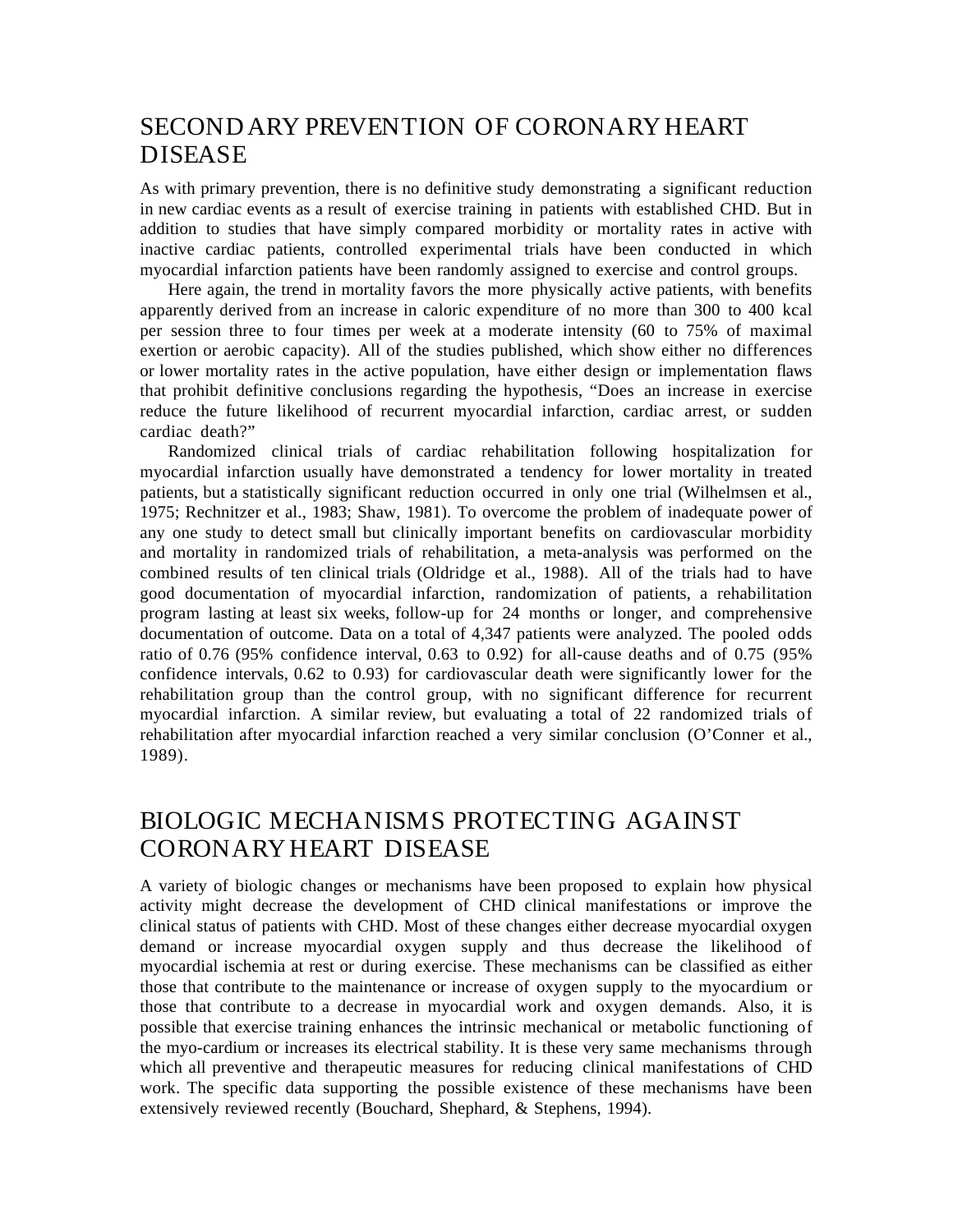## CARDIOVASCULAR RISKS DURING EXERCISE

When someone dies suddenly due to a "heart attack" during vigorous recreational or sporting activities the event receives much more publicity than if the same individual had died while at home or work. Because of this publicity, the percentage of all sudden cardiac deaths (SCD) that occur during sporting activities in the general population probably is lower than it would seem based on casual observation. However, if an individual has underlying cardiac disease that significantly reduces myocardial perfusion, the increased myocardial oxygen demand imposed by either vigorous static or dynamic exercise can precipitate sudden cardiac arrest or sudden death (Thompson & Mitchell, 1984).

Adults in the general population who participate in vigorous activities such as jogging, long-distance running, cross-country skiing, cycling, or vigorous sports may be at greater risk of SCD during exercise than when not exercising (Siscovick et al., 1984; Thompson et al., 1982; Vuori, Makarainen, & Jaaselainen, 1978). For example, in a study of 133 men who died suddenly of cardiac arrest without known prior heart disease, Siscovick et al. (1984) reported that while the overall risk of cardiac arrest was lower in men performing habitual physical activity, the risk of primary cardiac arrest was transiently increased during vigorous exercise compared to that at other times. Among men who performed vigorous activity very infrequently the risk of cardiac arrest during that activity was 56 times greater (95% confidence limits  $= 23$  to 131) than at other times, but this risk decreased to a factor of 5 (95% confidence limits  $= 2$  to 14) among men at the highest level of vigorous activity. Based on the circumstances surrounding 2,606 sudden deaths in Finland during one year, Vuori and colleagues (1978) concluded that SCD in connection with sporting activities in the general population are quite rare; instantaneous deaths were even rarer  $\ll 1\%$  of all incidences of SCD) and occurred only with coexisting activity. Of the deaths associated with exercise, 73% were caused by acute or chronic ischemic heart disease and most of the subjects had serious cardiovascular risk factors that were known in advance or could have been identified easily.

In adults who have had a recent medical evaluation, the risk for SCD during exercise is extremely small. Gibbons and colleagues (1980) documented only two nonfatal cardiac arrests and no deaths in 374,798 person-hours of vigorous exercise. In a very large experience obtained by Vander and associates (Vander et al., 1982) from 40 exercise facilities over five years, the fatality rate associated with exercise in the general population was quite low. In 33,726,000 participant-hours of exercise, only 38 fatal cardiovascular complications occurred for a fatality rate of one death every 887,526 hours of participation. This means one could expect one death per year if 3,400 adults were exercising five hours per week each. Also, the mortality rate while exercising in this group is about one percent per year, nearly the same as the annual CHD mortality rate for middle-aged men in the United States.

#### FIGURE 9.1

Biological mechanisms by which exercise may contribute to the primary or secondary prevention of coronary heart disease.<sup>\*</sup>

#### Maintain or increase myocardial oxygen supply

Delay progression of coronary atherosclerosis (possible)

Improve li poprotei n profile (i ncrease HDL-C/LDL-C ratio) (probable) Improve carboh ydrate metabolis m (increase insulin sensitivity) (probable)

Decrease platelet aggregation and increase fibrino-lysis (probable)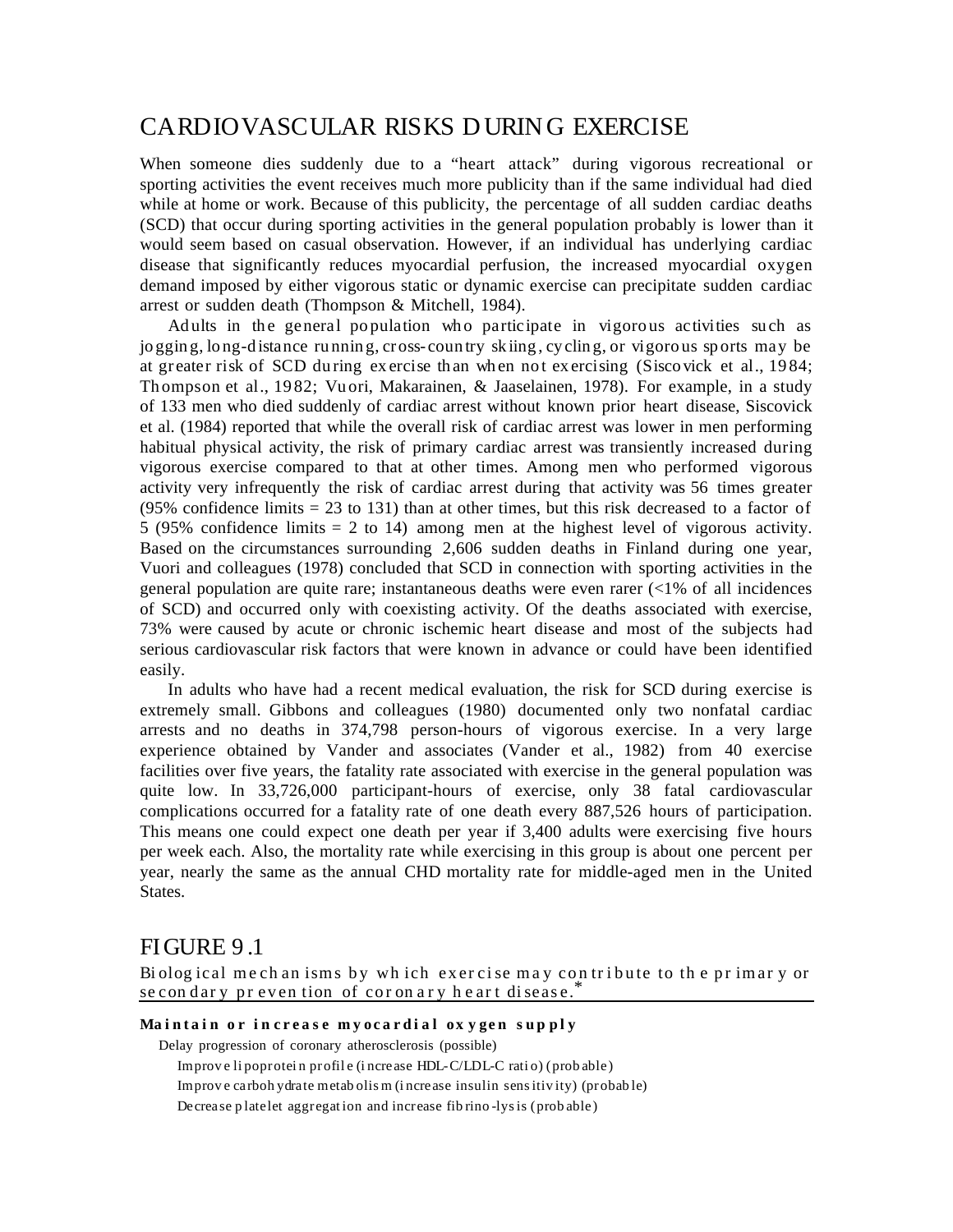De creas e adiposity (usually)

In crea se c oron ary coll ater al v ascu lari zati on ( unli kely ) In crease epicardial artery diameter by dilitation or remodeling (possible) In crea se c oron ary bloo d fl ow ( myoc ardi al p erfu sion ) or dis trib utio n (p ossi ble)

#### De crease my ocardial work and oxygen demand

De crease h eart rate at rest and during sub maximal exercise (usually)

De crease s ysto lic and mean art erial pressure during submax imal exercise (usually) and at rest (possible) De crease c ardi ac o utput during sub maximal exercise (possible)

De crease circulating plasma catech olamine levels (decrease sympath etic tone) at rest (prob able) and at submax imal exercise (usual  $\{y\}$ )

#### In crease my ocardial function

In crea se s trok e vo lume at rest and in subm axim al a nd m axim al e xerc ise (lik ely)

In crea se e ject ion frac tion at rest and dur ing exer cise (li kely )

In crease intrinsic myo cardial contractility (possible)

In crease myocardial function resulting from decreased "afterload" (probable)

In crease myocardial hy pert rophy (probable); but this may not reduce CHD risk

#### In crease electrical stability of my ocardium

De crease r egional ischemia at rest or at submaximal exercise (possible)

De crease c atec holamines in myo cardium at rest (possible) and at submax imal exercise (probable)

In crease v entricul ar f ibrillation thre shold due to reduction of cy clic AMP

(p ossi ble)

\*Expression of likelihood that effect will occur for an individual participating i n endurance-type training program for 16 weeks or longer at 65% to 80% of functional capacity for 25 minutes or longer per session (300 kilocalories) for three or more sessions per week ranges from unlikely, possible, likely, probable, to usually.

Abbreviations:  $HDL-C = high-density lipoprotein cholesterol; LDL-C = low-density$ lipoprotein cholesterol; CHD = coronary heart disease; AMP = adenosine monophosphate.

# PHYSICAL ACTIVITY TO PROMOTE CARDIOVASCULAR **HEALTH**

Recently a consensus was reached by an expert panel working under the auspices of the Centers for Disease Control and Prevention and the American College of Sports Medicine on a "public health recommendation" for promoting physical activity (Pate et al., 1995). While these recommendations were made on the basis that improvement in overall health of the person was the primary goal, much of the data supporting these recommendations were derived from the favorable relationship between physical activity and improved CHD risk factor status and lower CHD mortality. Thus, these guidelines provide a useful framework for recommending a program of physical activity to promote cardiovascular health. The essence of these recommendations is that all adults will benefit by performing at least 30 minutes of physical activity at a moderate intensity or higher on most days. For maximum cardiovascular benefits, this exercise should be of the endurance or aerobic type using the larger muscles of the legs or trunk including brisk walking, jogging, hiking, cycling, swimming, rowing, aerobic and active social dancing, selected calisthenics, and a variety of active games or sports.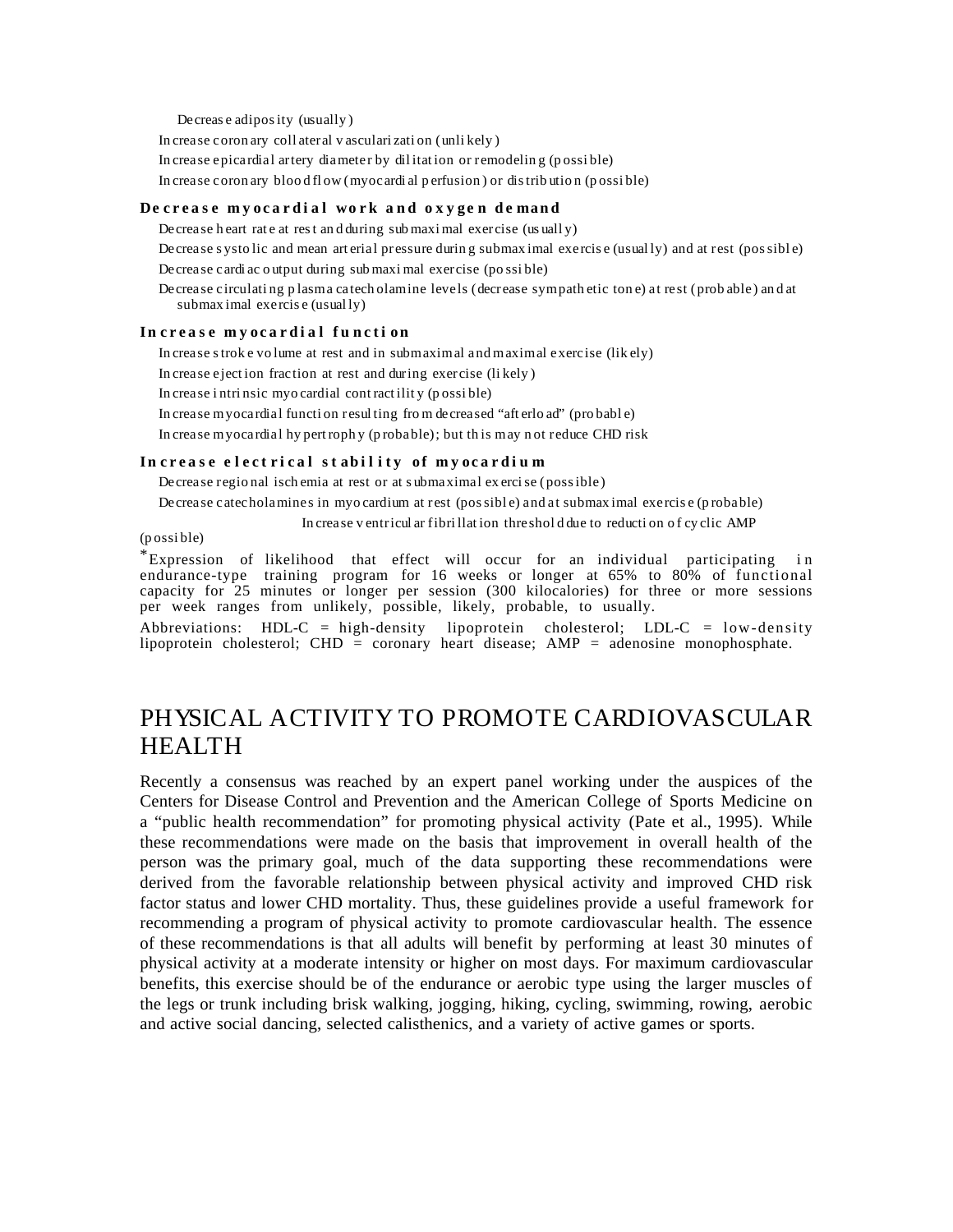A new twist in these recommendations as compared to those issued previously by various organizations is that the 30 minutes of activity can be achieved by performing short bouts of moderate intensity activity throughout the day in addition to performing a single bout of activity for 30 minutes or longer. These recommendations are not precise on the issue of how long these short bouts of activity need to be to warrant credit as time exercising. My suggestion, until more scientific data are available, is to assign credit to only those bouts of activity that last for five minutes or longer. The activity during these bouts needs to be of at least moderate intensity (defined as activity equivalent in intensity to that of brisk walking). These guidelines emphasize that prior guidelines by the President's Council on Physical Fitness and Sports, the American College of Sports Medicine, and the American Heart Association are still valid and that these new recommendations are an attempt to expand the opportunity for adults to exercise for health benefits. These guidelines do not change either the recommended intensity or amount of activity to be performed. Similar guidelines for children and youth were recently published (Sallis et al., 1994).

Existing scientific data strongly support the value of frequently performed activity of moderate intensity as part of a comprehensive program of heart disease prevention and cardiac rehabilitation. Physical activity and endurance fitness make contributions to decreased risk independent of other established heart disease risk factors and can provide substantial health benefits beyond cardiovascular health (Bouchard, Shephard, & Stephens, 1994). Along with stopping smoking, maintaining a physically active lifestyle is one of the least expensive and most productive health behaviors available to the public.

#### **REFERENCES**

- Berlin, J.A., & Colditz, G.A. (1990). A meta-analysis of physical activity in the prevention of coronary heart disease. *American Journal of Epidemiology, 132,* 612–628.
- Blair, S.N., Kohl, H.W., Paffenbarger, R.S., Clark, D.G., Cooper, K.H., & Gibbons, L.W. (1989). Physical fitness and all-cause mortality: A prospective study in healthy men and women. *Journal of the American Medical Association, 262,* 2395–2399.
- Bouchard, C., Shephard, R.J., Stephens, T. (Eds.) (1994). *Physical Activity, Fitness and Health. International Proceedings and Consensus Statement.* Champaign, IL: Human Kinetics Publishers.
- Cassel, J., Heyden, S., Bartel, A.G., et al. (1971). Occupation and physical activity and coronary heart disease. *Archives of Internal Medicine, 128,* 920–926.
- Chapman, J.M., & Massey, F.J. (1964). The interrelationship of serum cholesterol, hypertension, body weight and risk of coronary disease. *Journal of Chronic Diseases, 17,* 933–941.
- Costas, R., Garcia-Palmieri, M.R., Nazario, E., & Sorlie, P. (1978). Relation of lipids, weight and physical activity to incidence of coronary heart disease: The Puerto Rico Heart Study. *American Journal of Cardiology, 42,* 653–660.
- Ekelund, L.G., Haskell, W.L., Johnson, J.L., Wholey, F.S., Criqui, M.H., & Sheps, D.S. (1988), Physical fitness as a prevention of cardiovascular mortality in asymptomatic North American men. *New England Journal of Medicine, 319,* 1379–1384.
- Gibbons, L.W., Cooper, K.H., Myer, B., & Ellison, C. (1980). The acute cardiac risk of strenuous exercise. *Journal of the American Medical Association, 244,* 1799–1804.
- Kahn, H.A. (1963). The relationship of reported coronary heart disease mortality to physical activity of work. *American Journal of Public Health, 53,* 1058–1063.
- Karvonen, M.J., Rautaharju, P. M., Orma, E., et al. (1961). Heart disease and employment: Cardiovascular studies on lumberjacks. *Journal of Occupational Medicine, 3,* 49–57.
- Lakka, T.A., Venalainen, J.M., Rauramaa, R., et al. (1994). Relation of leisure-time activity and cardiorespiratory fitness to the risk of acute myocardial infarction in men. *New England Journal of Medicine, 330,* 1549–1554.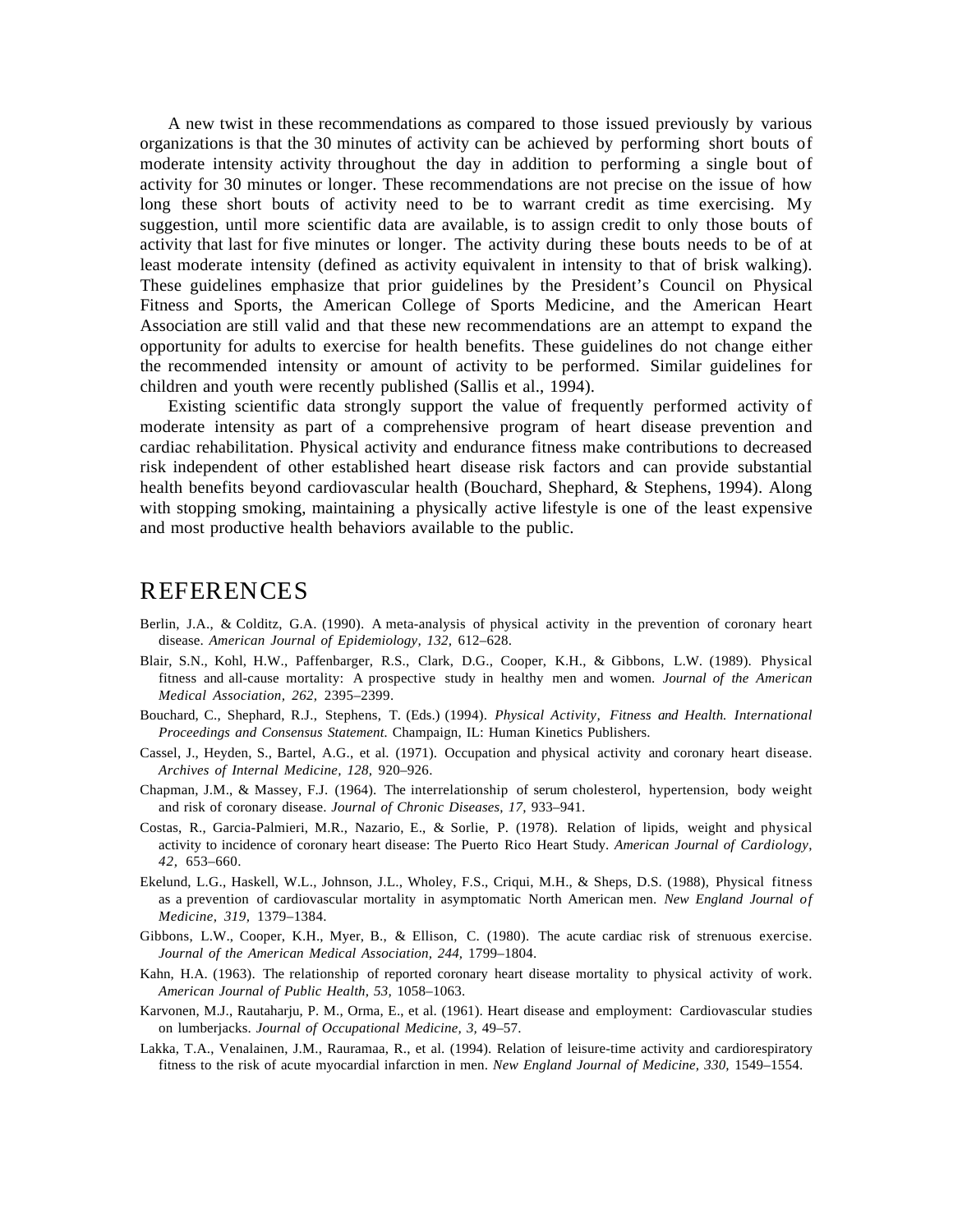- Leon, A.S., Cornett, J., Jacobs, D.R., & Rauramaa, R. (1987). Leisure-time physical activity levels and risk of coronary heart disease and death: The multiple risk factor intervention on trial. *Journal of the American Medical Association, 258,* 2388–2395.
- Morris, J.N., Clayton, D.G., Everitt, M.G., Semmence, A.M., & Burgess, E.H. (1990). Exercise in leisure time: Coronary attack and death rates. *British Heart Journal, 63,* 325–334.
- Morris, J.N., Heady, J.A., Raffle, P.A.B., et al. (1953). Coronary heart disease and physical activity of work. *Lancet, 1053,* 1111–1120.
- Morris, J.N., Pollard, R., Everitt, M.G., & Chave, S.P.W. (1980). Vigorous exercise in leisure time: Protection against coronary heart disease. *Lancet, 8206,* 1207–1210.
- O'Conner, G.T, Boving, J.E., Yusuf, S., et al. (1989). An overview of randomized trials of rehabilitation with exercise after myocardial infarction. *Circulation, 80,* 234–244.
- Oldridge, N.B., Guyatt, G.H., Fisher, M.E., & Rimm, A.A. (1988). Cardiac rehabilitation after myocardial infarction: Combined exercise of randomized clinical trials. *Journal of the American Medical Association, 260,* 945–950.
- Paffenbarger, R.S., Hyde, R.T., Wing, A.L., & Hsieh, C. (1986). Physical activity, all-cause mortality, and longevity of college alumni. *New England Journal of Medicine, 314,* 605–613.
- Paffenbarger, R.S., Hyde, R.T., Wing, A.L., Lee, I-M., Jung, D.L., & Kampert, J.B. (1993). The association of changes in physical activity level and other lifestyle characteristics with mortality among men. *New England Journal of Medicine, 328,* 538–545.
- Paffenbarger, R.S., Wing, A.L., & Hyde, R.T. (1978). Physical activity as an index of heart attack in college alumni. *American Journal of Epidemiology, 108,* 161–167.
- Pate, R.R., Pratt, M., Blair, S.N., Haskell, W.L., et al. (1995). Physical activity and public health: A recommendation from the Centers for Disease Control and Prevention and the American College of Sports Medicine. *Journal of the American Medical Association, 273,* 402–407.
- Paul, O. (1969). Physical activity and coronary heart disease, Part II. *American Journal of Cardiology, 23,* 303– 318.
- Powell, K.E., Thompson, P.D., Caspersen, C.J., & Kendrech, J.S. (1987). Physical activity and incidence of coronary heart disease. *Annual Review of Public Health, 8,* 253–287.
- Rechnitzer, P.A., Cunningham, D.A., Andre, G.M., et al. (1983). Relation of exercise to the recurrence rate of myocardial infarction in men. *American Journal of Cardiology, 51,* 65–69.
- Rose, G. (1969). Physical activity and coronary heart disease. *Proceedings of the Royal Society of Medicine, 62,* 1183–1187.
- Sallis, J.F. (Ed.) (1994). Physical activity guidelines for adolescents. *Pediatric Exercise Science, 6,* 299–465.
- Salonen, J.T., Puska, P., & Tuomilehto, J. (1982). Physical activity and risk of myocardial infarction, cerebral stroke and death: A longitudinal study in Eastern Finland. *American Journal of Epidemiology, 115,* 526–537.
- Sandvick, L., Erikssen, J., Thaulow, E., et al. (1993). Physical fitness as a predictor of mortality among healthy middle-aged Norwegian men. *New England Journal of Medicine, 328,* 533–537.
- Shaper, A.G., & Wannamethee, G. (1991). Physical activity and ischemic heart disease in middle-aged British men. *British Heart Journal, 66,* 384–394.
- Shapiro, S., Weinblatt, E., Frank, C.W., & Sager, R.V. (1969). Incidence of coronary heart disease in a population insured for medical care (HIP). *American Journal of Public Health (suppl.), 59,* 1–101.
- Shaw, L. (1981). Effects of a prescribed supervised exercise program on mortality and cardiovascular morbidity in patients after myocardial infarction. *American Journal of Cardiology, 48,* 39–46.
- Siscovick, D.S., Weiss, N.S., Fletcher, R.H., & Lasky, T. (1984). The incidence of primary cardiac arrest during vigorous exercise. *New England Journal of Medicine, 311,* 874–877.
- Sobolski, J., Kornitzer, M., & De Backer, G. (1987). Protection against ischemic heart disease in the Belgian Physical Fitness Study: Physical fitness rather than physical activity. *American Journal of Epidemiology, 125,* 601–610.
- Taylor, H.L., Blackburn, H., Keys, A., Parlin, R.W., Vasquez, C., & Pucher, T. (1970). Five-year follow-up of employees of selected U.S. railroad companies. *Circulation, 41 (Suppl. 1),* 20–39.
- Thompson, P., Funk, E., Carleton, R., & Sturner, W. (1982). Incidence of death during jogging in Rhode Island from 1975 through 1980. *Journal of the American Medical Association, 247,* 2535–2538.
- Thompson, P.D., & Mitchell, J.H. (1984). Exercise and sudden cardiac death. Protection or provocation? *New England Journal of Medicine, 311,* 914–915.